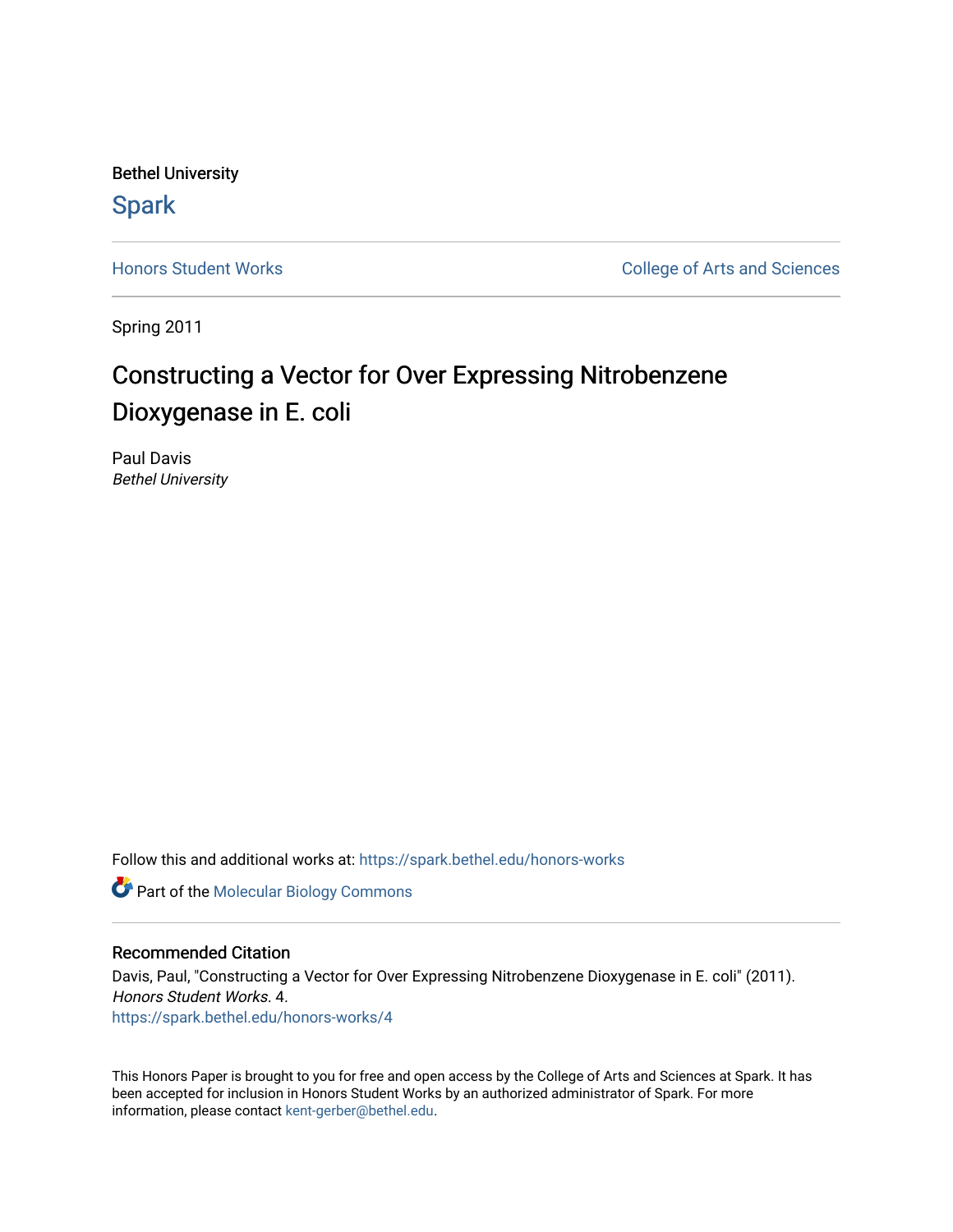# **Constructing a Vector for Over Expressing Nitrobenzene Dioxygenase in** *E. coli*

Paul Davis 5-13-11

### **Abstract:**

Due to extensive use of nitroaromatic compounds in the production of dyes, pesticides, explosives, and their harmful effects on the environment, studying the enzyme mechanisms of bacteria capable of utilizing these compounds as nutrient sources have become a recent field of development. One example, the *Comamonas* sp. strain JS765, grows on nitrobenzene as its sole carbon, nitrogen and energy source. This bacterium contains a nitrobenzene dioxygenase enzyme system that incorporates  $O_2$  into the nitrobenzene ring to form catechol and nitrite. In this project, the genes that code for the dioxygenase enzyme were cloned and then transformed into an expression vector for over-expression in *E. coli* NEB 5α and *E. coli* BL21 (DE3). This over-expression system will facilitate purification of the normal enzyme and of mutant forms for mechanistic studies.

## **Introduction**:

Nitroaromatic compounds are commonly used as industrial feedstocks for the production of pesticides, dyes, and explosives.<sup>1</sup> When these compounds enter the environment through improper storage and disposal techniques, they present a hazard to living organisms. One solution for properly digesting these compounds before or after they have been introduced to the environment has been the use of aerobic bacteria that are capable of degrading these compounds. Due to the resistance of aromatic compounds,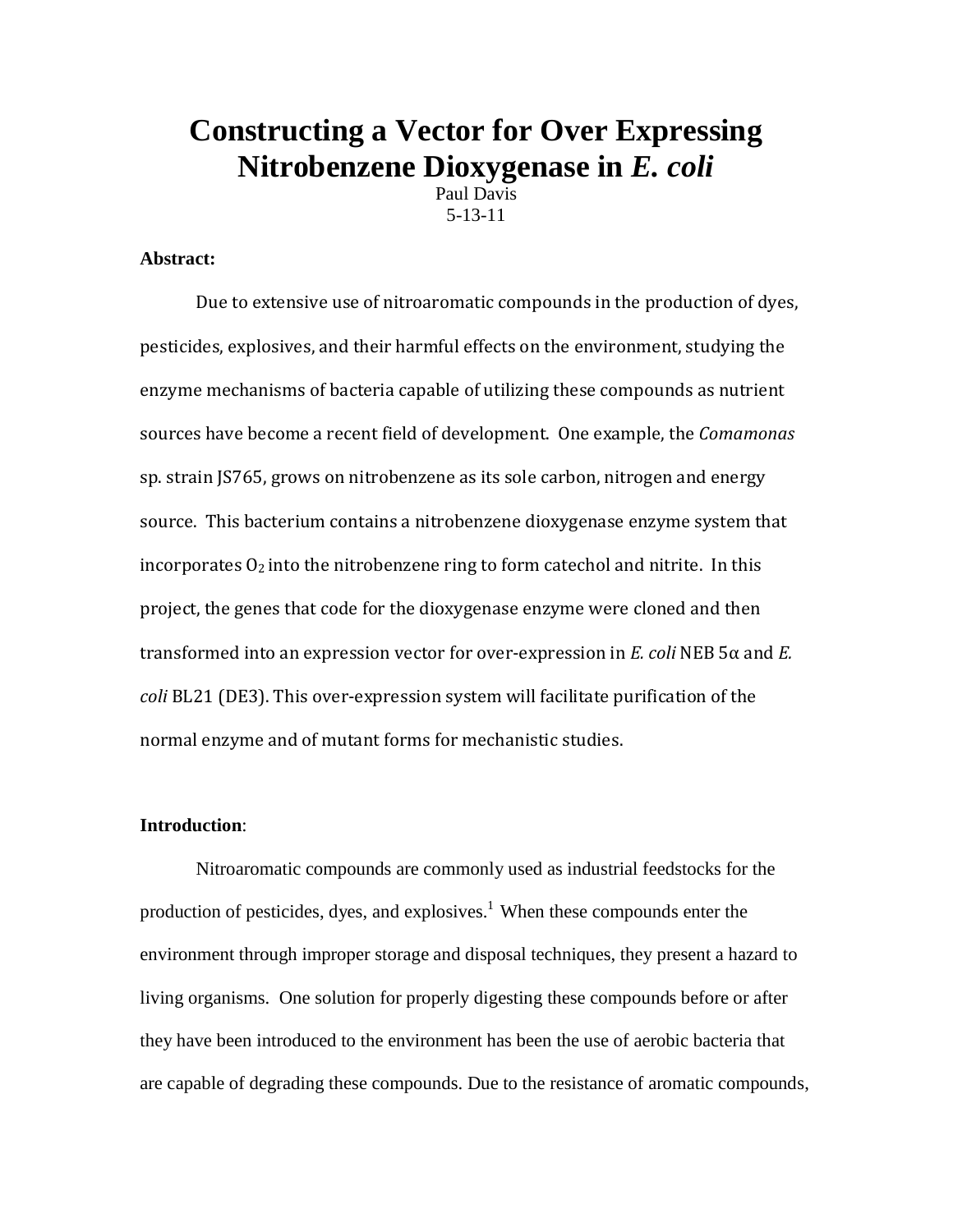such as nitrobenzene, the digestion of these compounds through the use of bacteria has been found to be specific to each bacterium rather than any one bacterium being able to digest a range of aromatic compounds. One such bacterium that is capable of digesting a nitroaromatic ring is the *Comamonas* sp. strain JS765. This bacterium digests nitrobenzene through a multicomponent dioxygense<sup>1</sup>, and it is the physical mechanism of this molecular degradation that is of interest in this study.

The enzyme responsible for this degradation is nitrobenzene dioxygenase (NBDO), which is in the Rieske nonheme iron dioxygenase family. Rieske dioxygenases are a target of significant research for two main reasons; first, they incorporate two chiral centers adjacent to one another without producing stereochemical mixtures, and secondly they catalyze the first reaction in a pathway by which microbes break down aromatic compounds so that they can re-enter the global carbon cycle.<sup>2</sup> The reaction by which NBDO breaks down nitrobenzene can be seen in Figure 1, which shows that NBDO



**Figure 1**: Enzymatic reaction of NBDO, depicting the characteristic cis-dihydroxilation reaction of a Rieske dioxygenase.3

utilizes an  $O_2$  molecule from the atmosphere to oxidize the aromatic ring in a manner such that they are incorporated onto the same side of the ring. Also, an important environmental feature of this reaction is that it is converting nitrobenzene, an environmentally hazardous chemical, to catechol, which is activated by virtue of having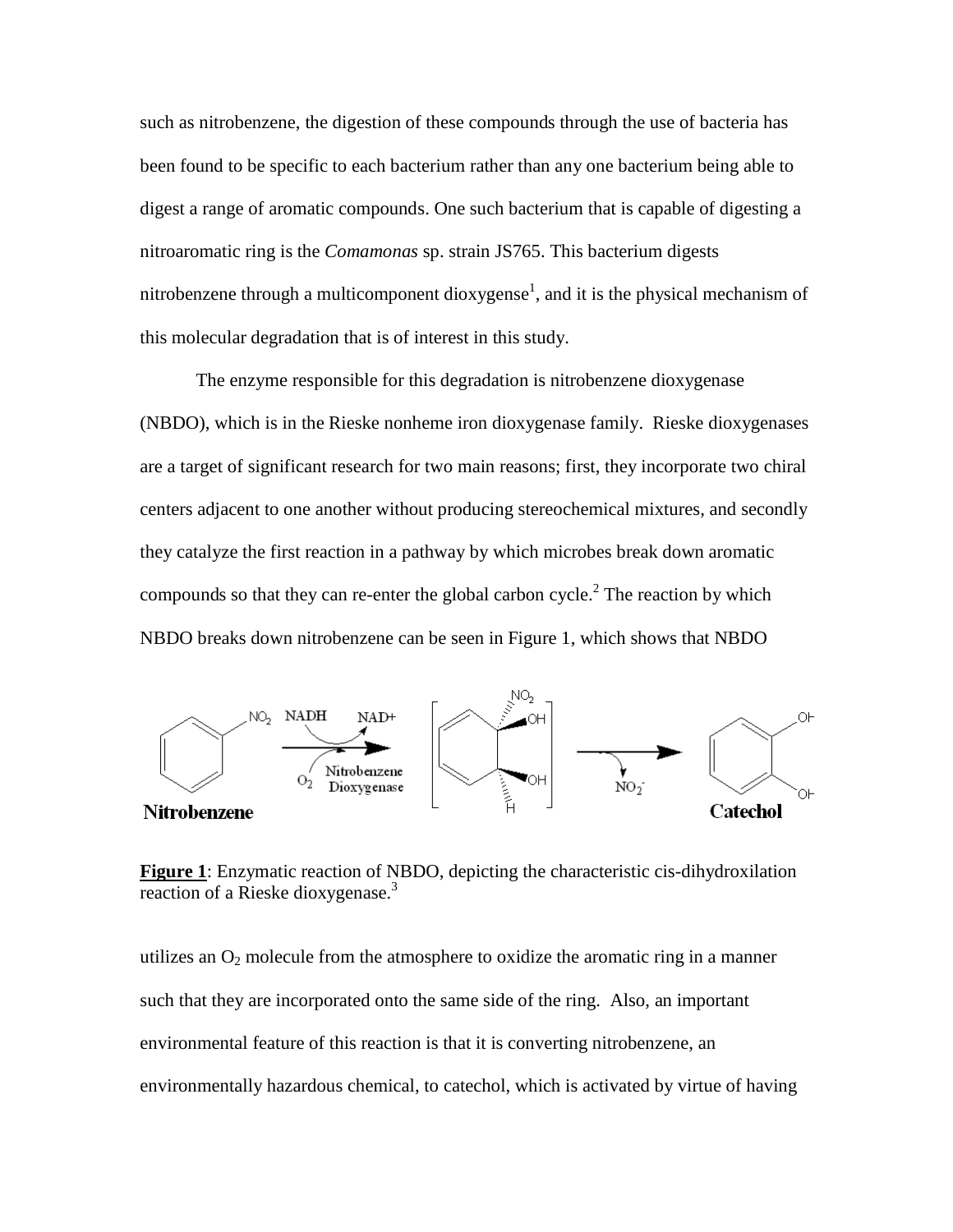two adjacent hydroxyl groups on the ring. The benzene ring of catechol is then oxidatively cleaved by catechol dioxygenases, and the products are subsequently degraded to common metabolites, such as intermediates of the citric acid cycle.<sup>2</sup>

When looking at the gene sequence that codes for the overall nitrobenzene dioxygenase system (NBDOS), it is composed of five particular sequences; nbzAa, Orf2, nbzAb, nbzAc, and nbzAd<sup>1</sup>. However, NBDOS is only composed of three proteins; NBDR (for reductase), NBDF (ferredoxin), NBDO (for oxygenase). The nbzAa gene codes for NBDR, an iron- sulfur flavoprotein reductase (NBDR), and the nbzAb codes for ferredoxin<sub>NBZ</sub>, a Reiske ferredoxin (NBDF). While both of these proteins are necessary for the NBDOS to function *in vivo*, it was the nbzAc and nbzAd genes that were of interest to this study. They code for oxygenase<sub>NBZα</sub>, and oxygenase<sub>NBZβ</sub> respectively, which are the α and β subunits of the NBDO enzyme.

While it is unknown exactly how the NBDOS catalyzes the conversion of nitrobenzene to the corresponding *cis*-diol, a basic understanding has been established from other studies of Rieske dioxygenases. Two electrons are passed from the iron-sulfur flavoprotein reductase, which acts as an electron redox switch, to the Rieske ferredoxin which contains a iron-cluster capable of being reduced by the electrons.<sup>4</sup> These electrons are then passed to NBDO, where  $O_2$  binds to the mononuclear iron center and becomes reduced to a (hydro)peroxo intermediate once nitrobenzene is introduced to the reaction. Two hypotheses have been put forward to describe how the oxygen-oxygen bond is cleaved so that the oxygen atoms can be inserted into nitrobenzene, as seen in Figure 2. One proposal is that the reaction proceeds through a concerted process where the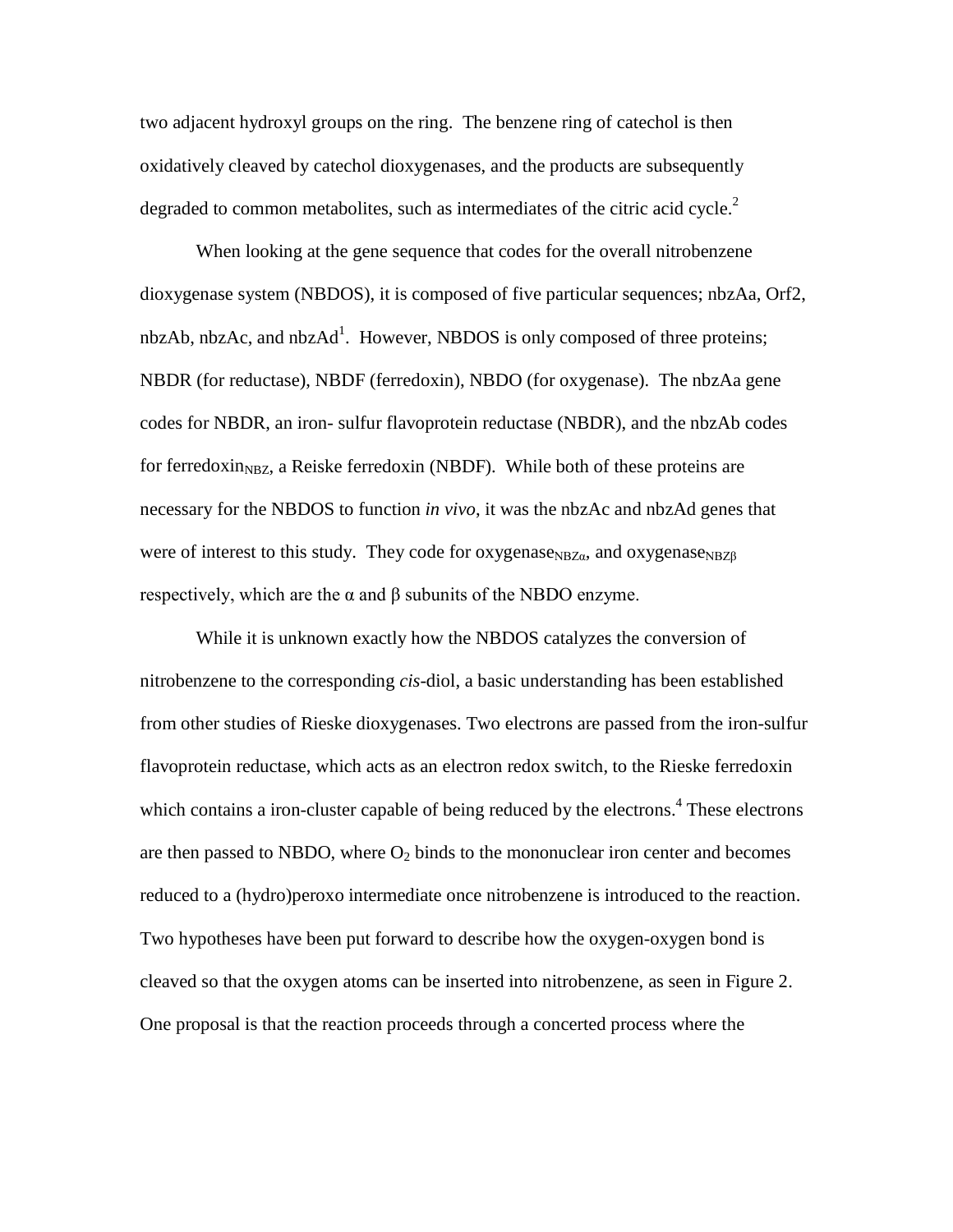(hydro) peroxo intermediate reacts directly with nitro benzene<sup>5</sup>, while the other is a two step process that forms a very reactive  $Fe(V)$  intermediate.<sup>6,7</sup>



**Figure 2:** Proposed reaction mechanisms for *cis*-dihydroxylation of nitrobenzene.<sup>3</sup>

In order to determine which of the two proposed pathways is correct, it is necessary observe the intermediates that are being formed during the reaction. There is one report<sup>5</sup> of the detection of a peroxo-iron(III) intermediate by Mössbauer spectroscopy when a related Rieske dioxygenase was reacted with hydrogen peroxide and its substrate, but thus far neither this species nor the  $Fe(V)$  intermediate has not been detected during the reaction with  $O_2$  and aromatic substrate. We hope to improve the likelihood of observing a reactive intermediate through the use of mutant enzymes and/or alternate substrates designed to maintain the normal rate of formation but slow the rate at which the intermediate decays. One way in which this might be done would be to mutate the asparagine 258 residue of the oxygenase subunit.<sup>8</sup> In a study by Parales et. al, a series of mutations were discussed, and it is the mutation from asparagine to valine at residue 258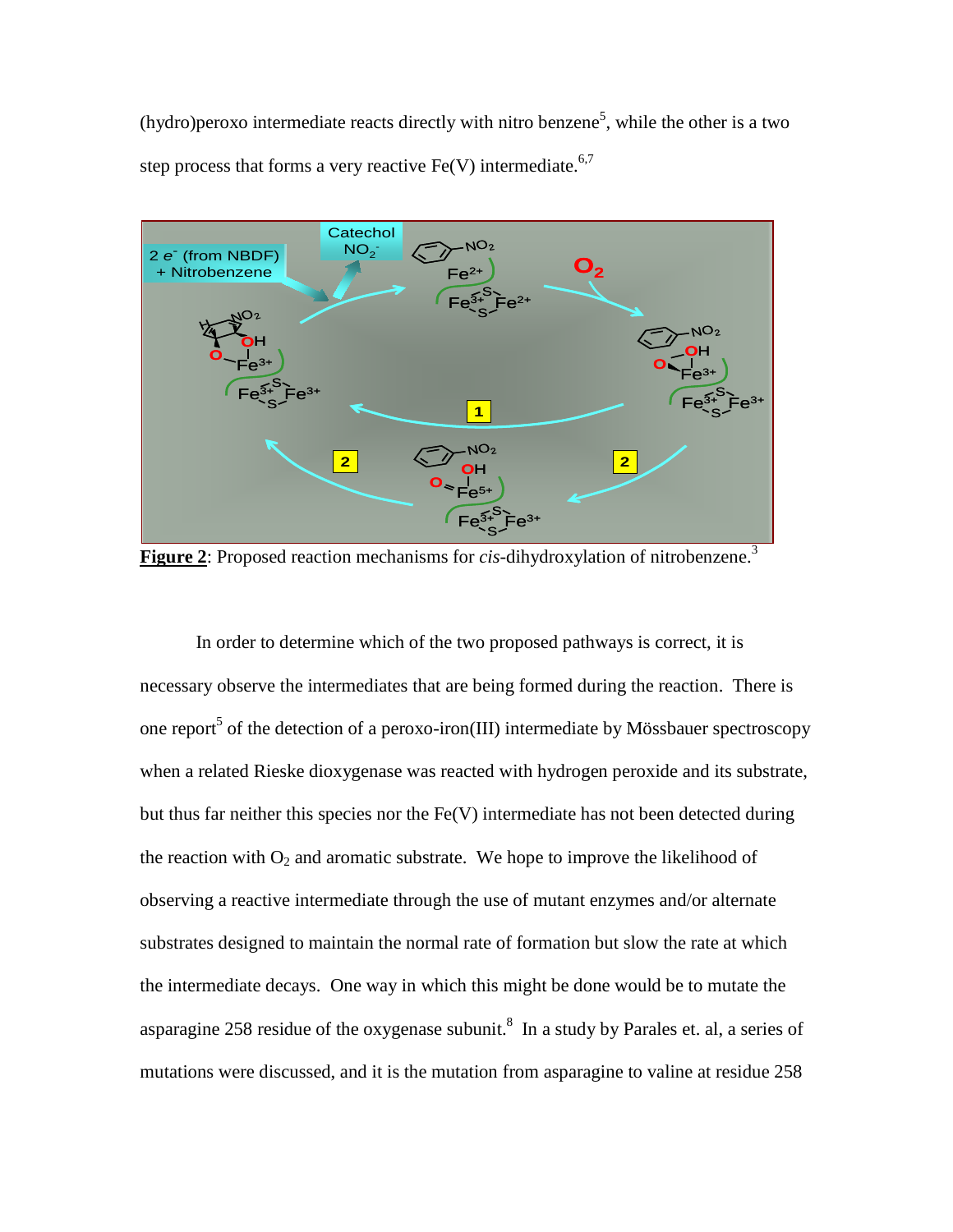that is of particular interest given our goal. $8$  The group used a starting reactant of 4nitrotoluene and monitored the product that was made. In this case, the untreated protein produced 4-methylcatechol 95% of the time, as opposed to the mutant which produced 4 nitrobenzylalcohol 99% of the time (Figure 3). $8$  This difference in product distribution



**Figure3**: Different products based on the 258 residue.<sup>8</sup>

indicates that the asparagine in the 258 position must have a significant role in the orientation of the incoming reactant, probably by way of hydrogen bonding to the nitro group of the substrate, because valine is incapable of such bonding (orientation of nitrobenzene in active site is displayed in Figure 4). It seems likely that the steps of the mechanism that generate the activated oxygen species in this mutant, such as the binding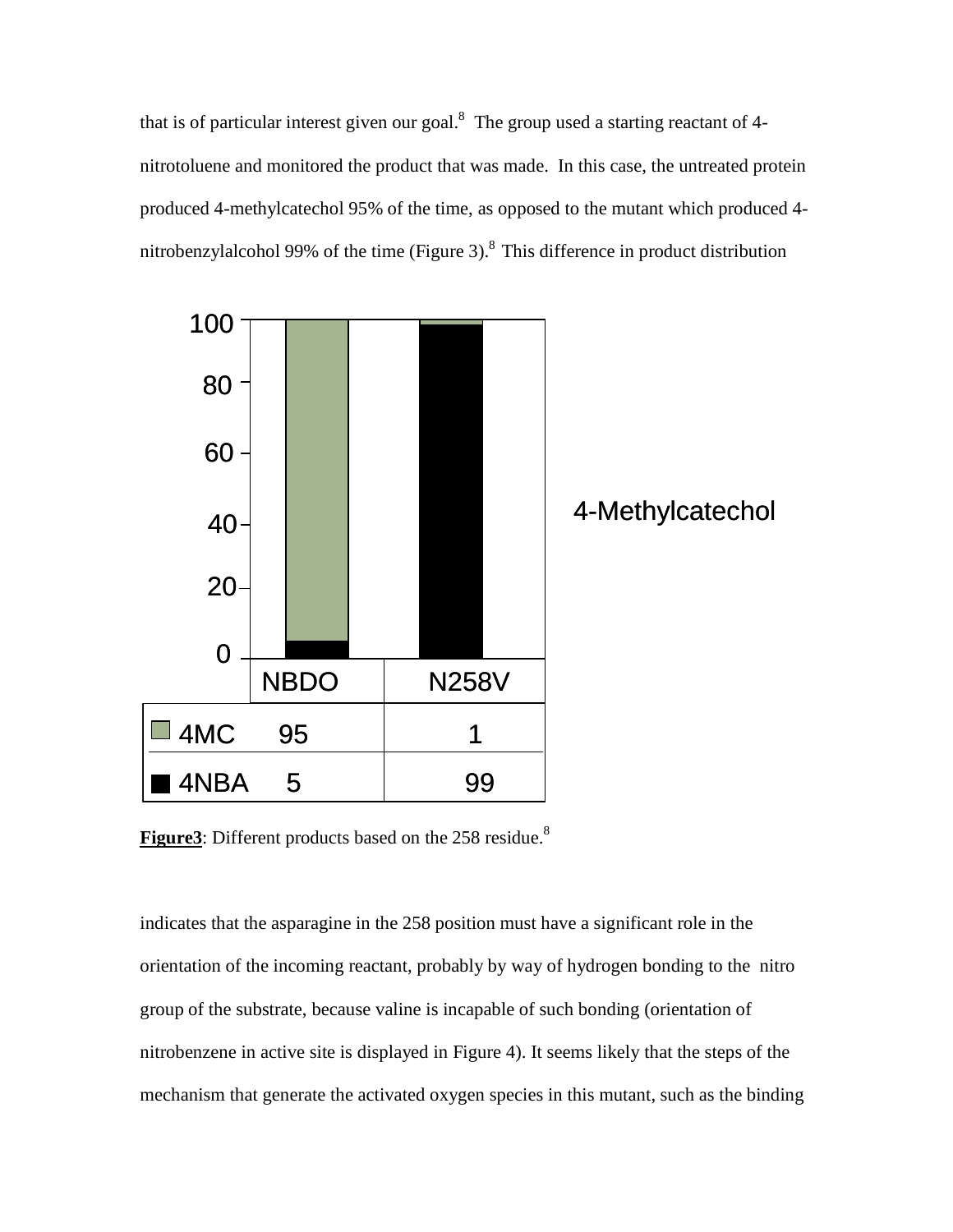of substrates and the reduction of  $O_2$ , would remain unchanged relative to the native enzyme. However, because the substrate is presented to the intermediate in a different orientation, it seems likely that the rate of reaction of the substrate with the activated oxygen intermediate will be affected, facilitating the observation of this intermediate through spectroscopic techniques.





The goal of this project is to accomplish the initial preparations for carrying out large-scale productions of native or mutant proteins by cloning the nbzAc, and nbzAd genes into an expression vector and transforming them into *E. coli* (New England Biolabs, Inc. Cat. No. C2987I) NEB 5α and *E. coli* BL21 (DE3) for the over production of the α and β NBDO dioxygenase subunits. *E. coli* was selected because it is readily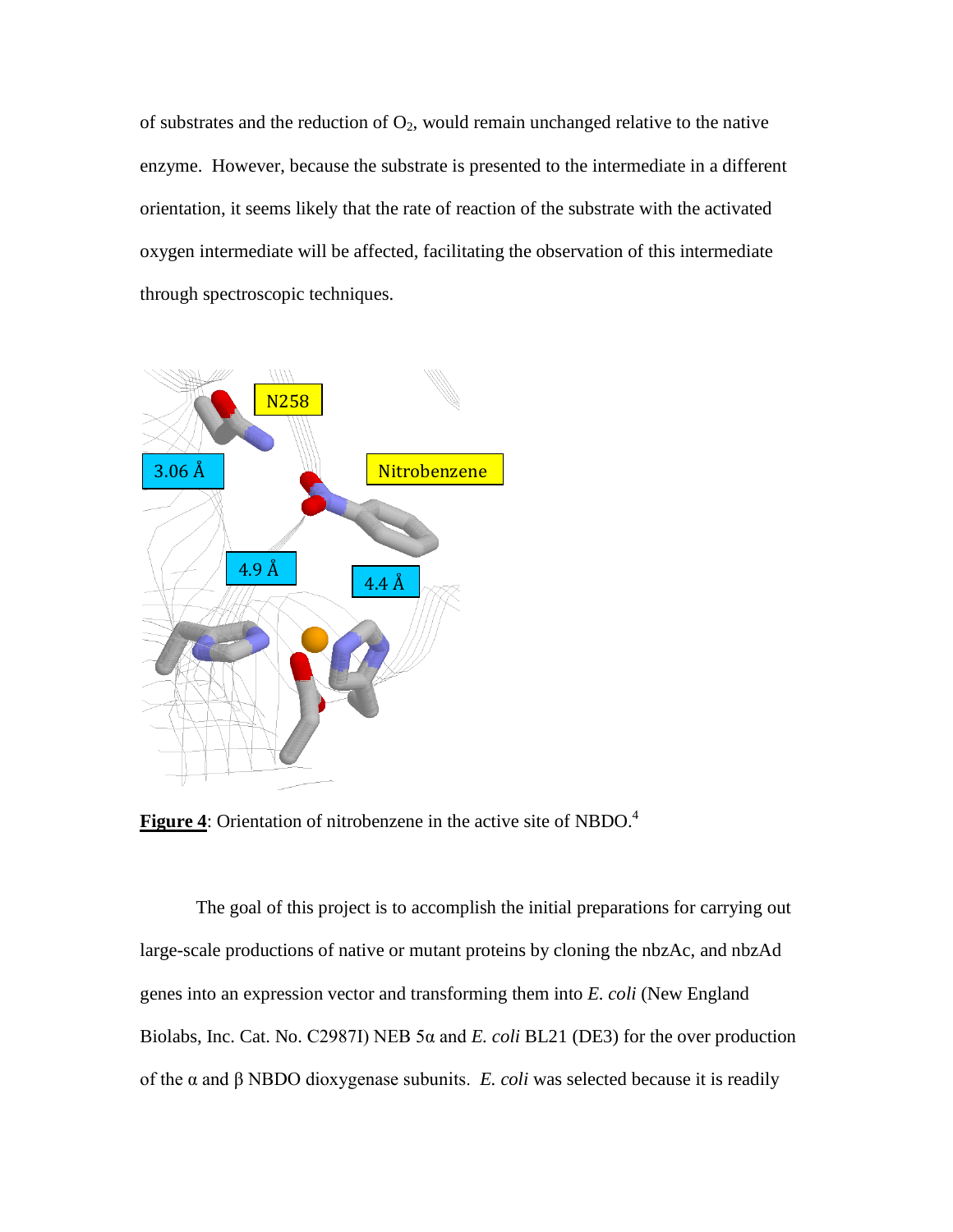available, inexpensive, easier to grow in the laboratory than *Comamonas* sp. strain JS765, commonly used for molecular biology applications, and does not express its own native NBDO system.

#### **Materials and Methods:**

The *Comamonas* sp. strain JS765 used was grown in either Difco Nutrient agar and Difco Nutrient broth, or BLK agar and BLK broth. However, the conditions used for the BLK agar and broths were determined by the concentration of the nitrogen and carbon source nitrobenzene. BLK is a minimal media that lacks a carbon and nitrogen source,<sup>16</sup> and in this study succinate was added to this media as the primary carbon source and nitrobenzene was used as the sole nitrogen source and secondary carbon source. The conditions used for bacterial growth was a nitrobenzene concentration of 0.750 mM for the broths, and the placement of a pipette tip filled with 0.750 mM nitrobenzene solution on the cap of a BLK agar plate. *Comamonas* was incubated at 30° C, and the liquid cultures were shaken at 250 rpm.

The genomic DNA was obtained by using the Gram-positive bacteria purification protocol from the DNeasy® Blood & Tissue Isolation Kit (Qiagen) because *Comamonas* sp. Strain JS765 is classified as a gram-positive bacterium in fresh cultures. The kit included a lysis buffer and proteinase K for cell lysis and protein degradation respectively, and it utilized a DNeasy Mini spin column and collection tubes for washing and collecting the desired DNA. Each sample was collected by eluting the DNA with buffer twice into the same collection tube to ensure maximal yield. Elution of the sample was then verified by gel electrophoresis using a 1% agarose gel with ethidium bromide as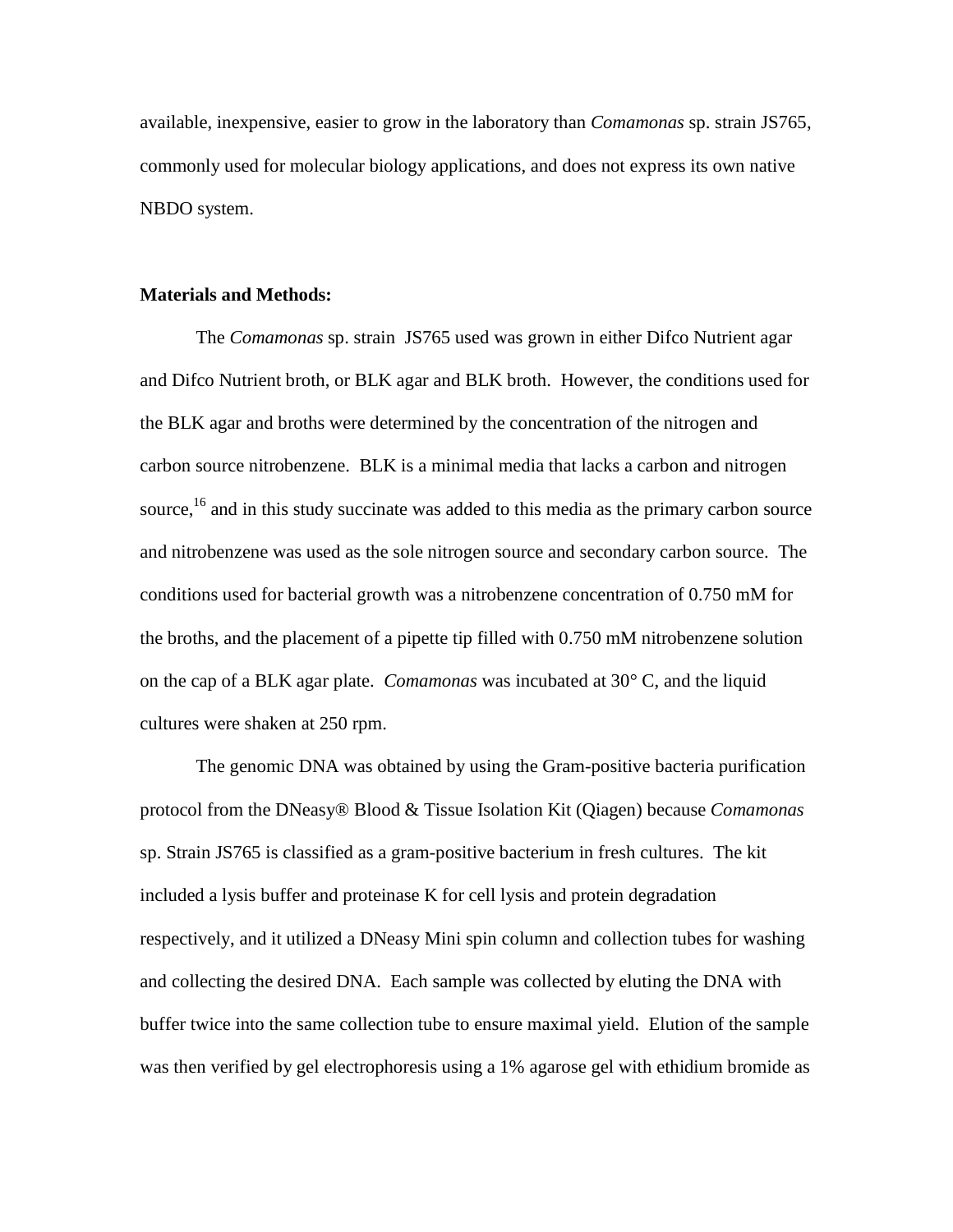the staining agent. Gels were visualized using a UV broad-spectrum light and DNA concentrations were determined by UV-spectroscopy prior to loading the gels.

Following genomic isolation, the Polymerase Chain Reaction (PCR) was used to amplify the desired  $\alpha$  and  $\beta$  subunits of the NBDOS. PCR reactions contained1.1 µL of both forward and reverse primers (10  $\mu$ M stock), 100  $\mu$ g of sample DNA, 45  $\mu$ L of Platinum PCR Supermix, and sufficient sterile deionzied water so that the total reaction volume was 55 µL. Forward and reverse primers for amplifying the nbzAc and nbzAd genes were designed according to the following criteria: each primer contains approximately 20 nt that are complimentary to the desired sections of the NDBO genes, their overall length was minimal to reduce the chances of binding to themselves but sufficient to be specific to only our area of interest, and that their  $T_m$  values were within 5°C of each other. As for the actual primers designed, the forward primer was a 38 bp long strand including the *Sgf I* restriction site with a total melt temperature of 64°C and a melt temperature of 53°C for the homologous region, and the reverse primer was a 33 bp long strand including the *Pme I* restriction site with a total melt temperature of 63°C and a melt temperature of 54°C for the homologous region. For the specific primer sequence see Table 3. The reaction conditions were then set to a hot start of 3.5 minutes at 94°C, 5

|                       | Length (bp)   | <b>Full Melt</b>                  | Homologous                      |
|-----------------------|---------------|-----------------------------------|---------------------------------|
|                       |               | Temp                              | <b>Region Melt Temp</b>         |
| <b>Forward Primer</b> | 38            | $64^{\circ}$ C                    | $53^{\circ}$ C                  |
| <b>Reverse Primer</b> | 33            | $63^{\circ}$ C                    | $54^{\circ}$ C                  |
| <b>Forward Primer</b> |               |                                   | 5'- TTA TGC GAT CGC CAT GAG TTA |
| Sequence              |               | CCA AAA CTT AGT GAG TG - 3'       |                                 |
| <b>Reverse Primer</b> |               | 5 CGT AGT TTA AAC CAG GAA GAC CAA |                                 |
| Sequence              | CAG GTT GTG 3 |                                   |                                 |

**Table 3**: Information on the forward and reverse primers used for PCR amplification and engineering of the *Sgf I* and *Pme I* restriction sites onto the NBDO genes.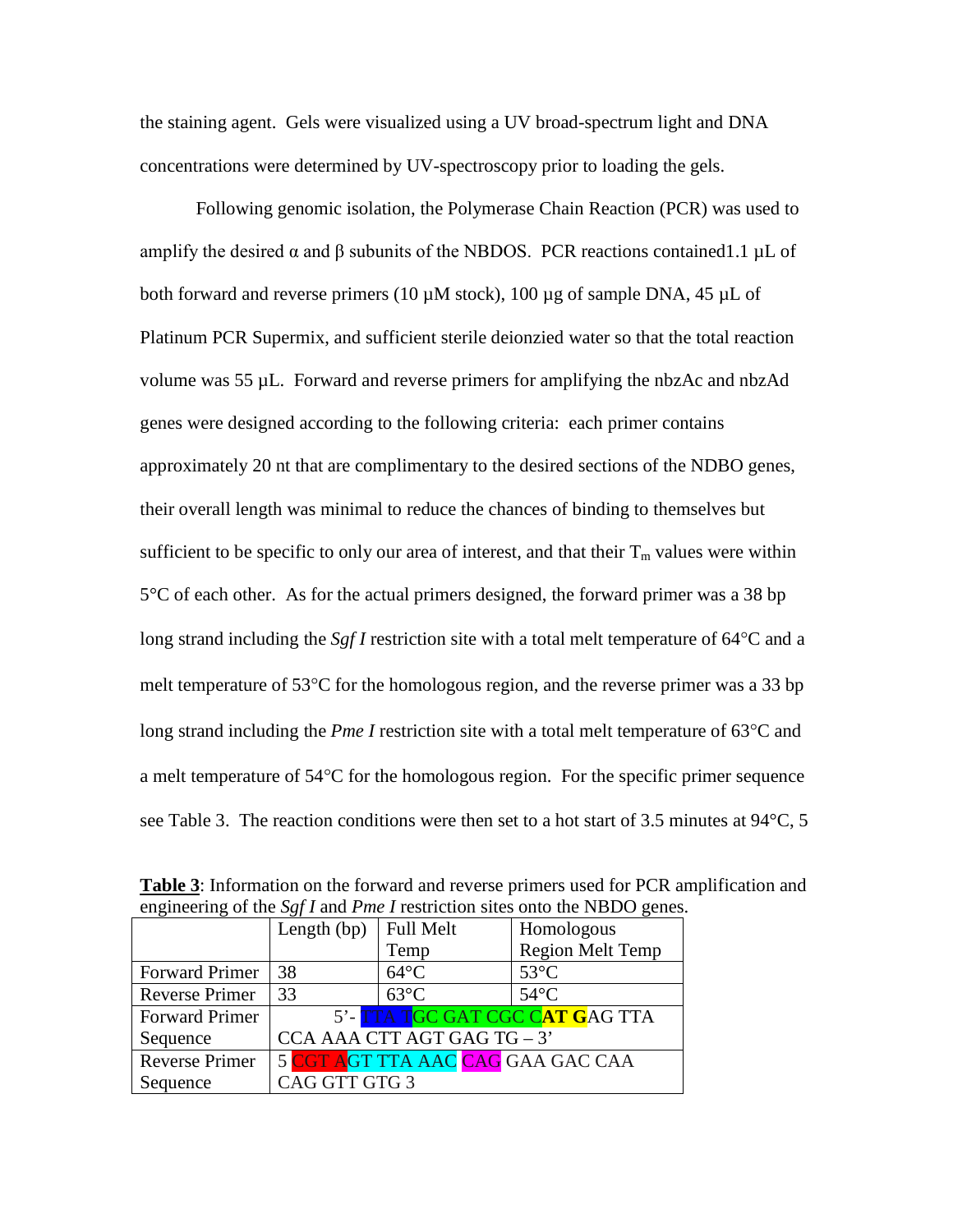| Color      | What it is                                 |
|------------|--------------------------------------------|
| Yellow     | Start codon of alpha subunit (2528 -30 bp) |
| Green      | SgfI restriction sequence                  |
| Dark Blue  | 4 extra bp                                 |
| Purple     | Codon before/upstream of stop codon for    |
|            | the beta subunit (4465-67 bp)              |
| Light Blue | PmeI restriction sequence                  |
| Red        | 4 extra bp                                 |

**Table 4**: Color code guide for the primer sequence in Table 3.

cycles of: 94°C for 30 seconds, 48°C for 30 seconds, and 72°C of 2 minutes, then 25 cycles of 94°C for 30 seconds, 54°C for 30 seconds, and 72°C or 2 minutes, and final cool period of 72°C for 10 minutes and 4°C until removed from the thermocycler. The PCR product was then analyzed by gel electrophoresis.

The PCR product was purified using the Promega Flexi® Vector Systems Kit, and then digested using the same kit. This kit utilized three key features; the rare restriction sites of *Pme I* and *Sgf I*, the lethal barnase gene, and the kanamycin resistance gene.<sup>11</sup> The restriction cite tagging was done by engineering one PCR primer with the reverse primer with the *Pme I* sequence and the forward primer with the *Sgf I*. The presence of a the lethal barnase gene was essential because not all of the plasmids had inserted genomic DNA, so this barnase gene was located between the two restriction cites and if one of these plasmids made it to a growth plate they would naturally die off. Finally, the kanamycin gene was utilized once the plasmids were inserted into the cells, because if a cell took up one of the transformed plasmids they were able to survive on kanamycin laced growth media. The digestion process then required the purified PCR product and the Promega Flexi® vector to be digested separately using 4 µL of a 5x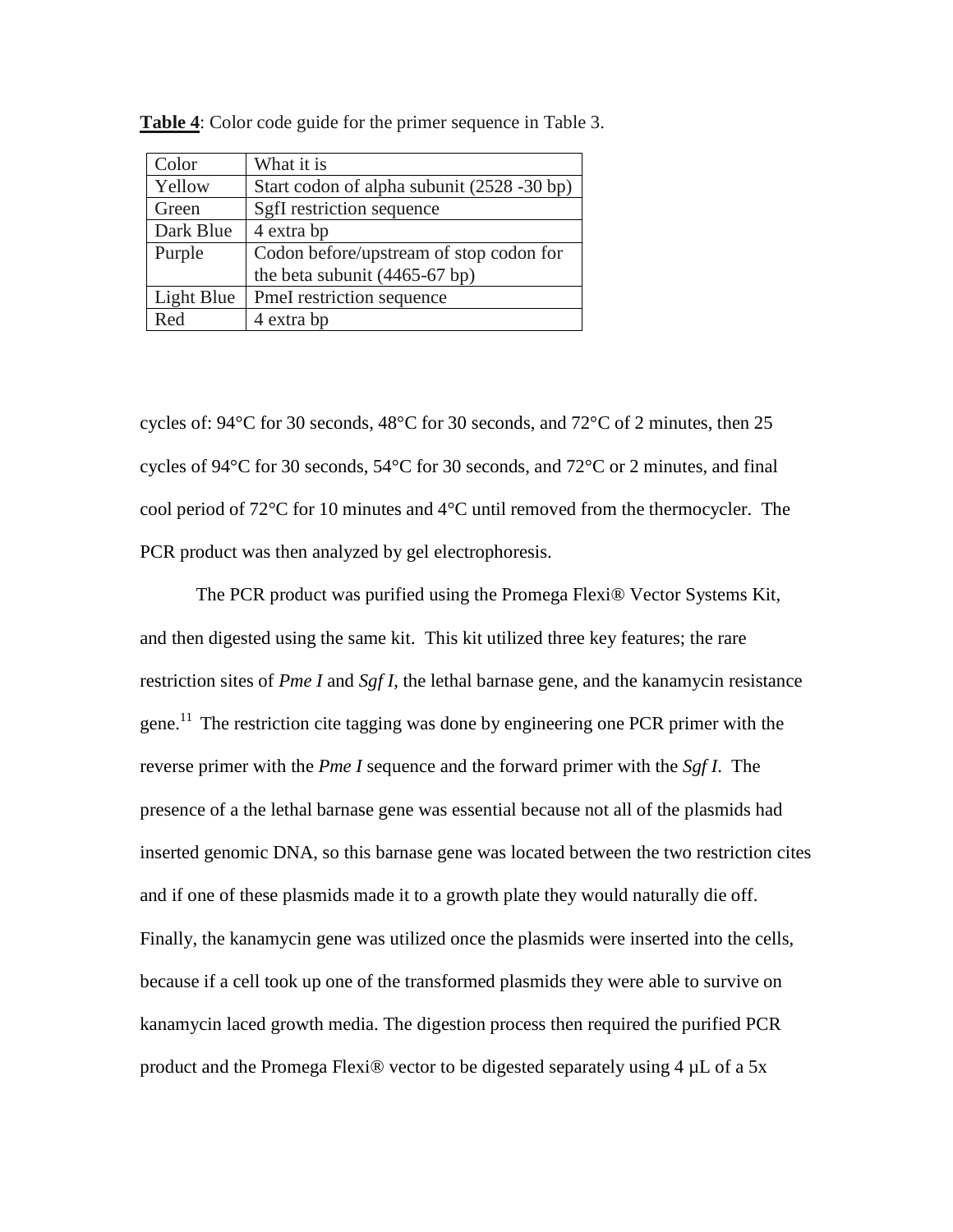Flexi® Digest Buffer, 2 µL of the Flexi® enzyme blend (*Sgf I* and *Pme I*) and up to 200 ng of the purified PCR sample and the Promega Flexi® vector. The vector chosen for the transformations of both *E. coli* strands was the pF1K T7 Flexi® Vector (seen in Figure 5). This vector was chosen in combination with *E. coli* (New England Biolabs, Inc. Cat.



**Figure 5:** The restriction map of the pF1K T7 Flexi<sup>®</sup> Vector.<sup>10</sup> The *Sgf* 1 is located at100 bp, *Pme* 1 is located at 499, the T7 promoter is located at 21 bp and the *lacO* is located at 39.

No. C2987I) NEB 5 $\alpha$  because it is a commonly used cell line for subcloning due to its lack of nucleases commonly found in other strains that would destroy the recombinant DNA the project is trying to generate, and *E. coli* BL21 (DE3) was chosen because it is able to produce the T7 RNA polymerase necessary for transcribing the NBDO gene located in the plasmid vector for later expression studies. The T7 RNA polymerase is a viral polymerase responsible for transcribing the inserted α and β NBDO genes, which will be inserted immediately downstream from a T7 promoter on the vector, and it is not found naturally in any prokaryotic cell lines.<sup>9</sup> What this means is that *E. coli* BL21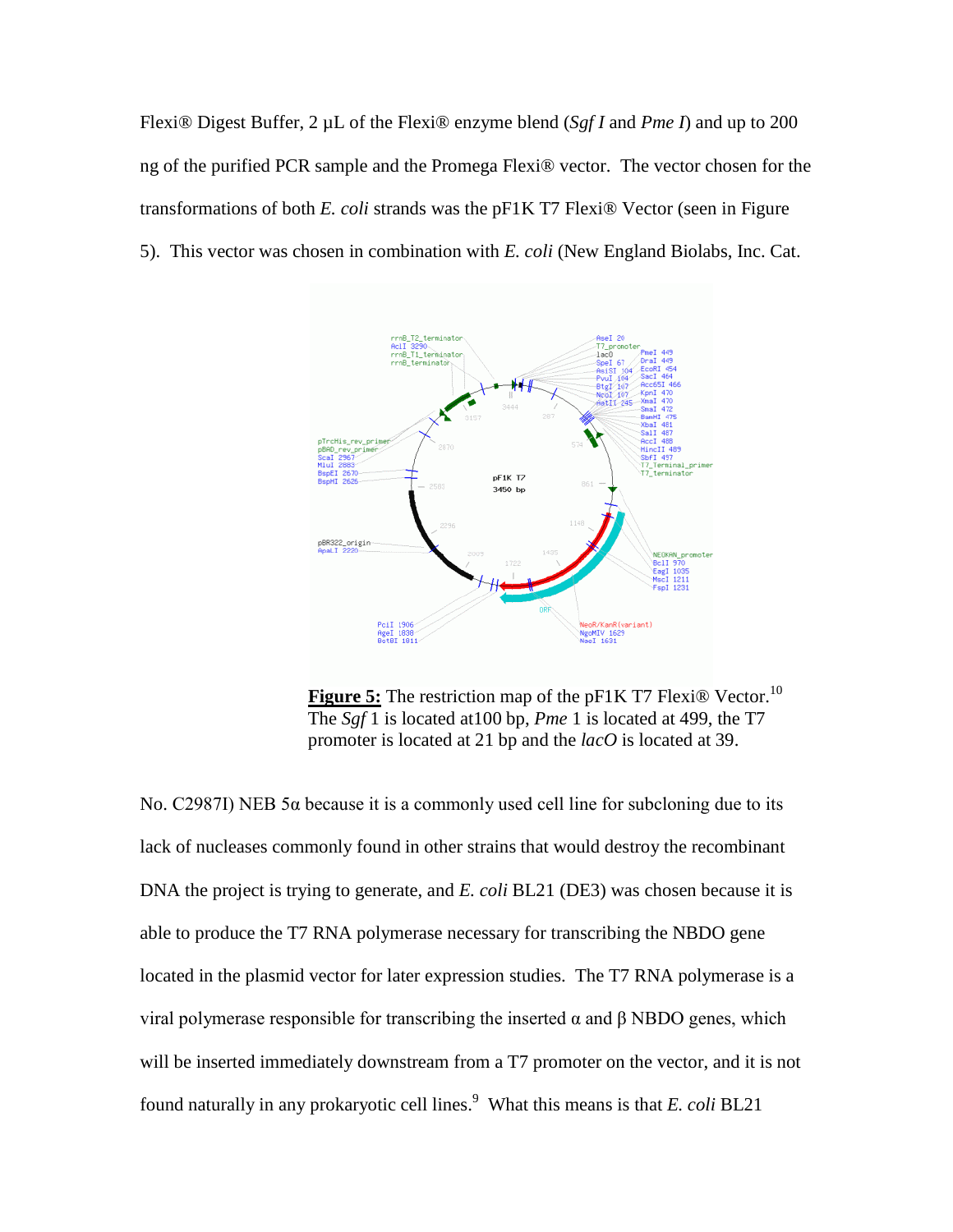(DE3) is a line of *E. coli* that was previously genetically engineered to incorporate the gene responsible for the production of the T7 RNA polymerase. Also, this means that along with the  $\alpha$  and  $\beta$  NBDO genes being present on the vector there must be a T7 promoter and transcription regulatory genes. Gene expression is regulated in the T7 Flexi® Vector by the lac operon. When the lactose analog IPTG is present, the *lac* operator is not repressed and transcription of the gene proceeds rapidly due to the abilities and tendencies of the viral T7 promoter and T7 RNA polymerase.<sup>9</sup> Since the maximum volume of the digest blend was  $20 \mu L$  and the PCR product was not of high enough concentration to max out the 500 ng limit of the digest, all samples ran used a full 12  $\mu$ L of purified PCR product to maximize the plasmid concentration  $(12 \mu L)$  was the maximum volume aloud for in the reaction after the volumes required for the buffer and restriction enzymes were added). The digestion required a 30 minute incubation in a 37°C water bath for both samples and a second incubation of the vector in a 65°C water bath for 20 minutes. The PCR product and digested vector were then purified separately using a Wizard<sup>®</sup> SV Minicolumn and multiple rounds of washing by the according to the standard protocol described in the Promega Flexi® Vector technical manual. Finally, the purified, digested PCR product was ligated to the purified, digested vector. The ligation reaction consisted of 10  $\mu$ L of 2x Flexi® Vector Buffer, 5  $\mu$ L of digested vector, 4  $\mu$ L of digested PCR product, and  $1 \mu$ L of T4 DNA ligase followed by a hour long incubation at room temperature.

Competent *E. coli* (New England Biolabs, Inc. Cat. No. C2987I) NEB 5α cells were transformed with the products of the ligation reaction according to the High Efficiency Transformation protocol from New England Biolabs (protocol CC2987). In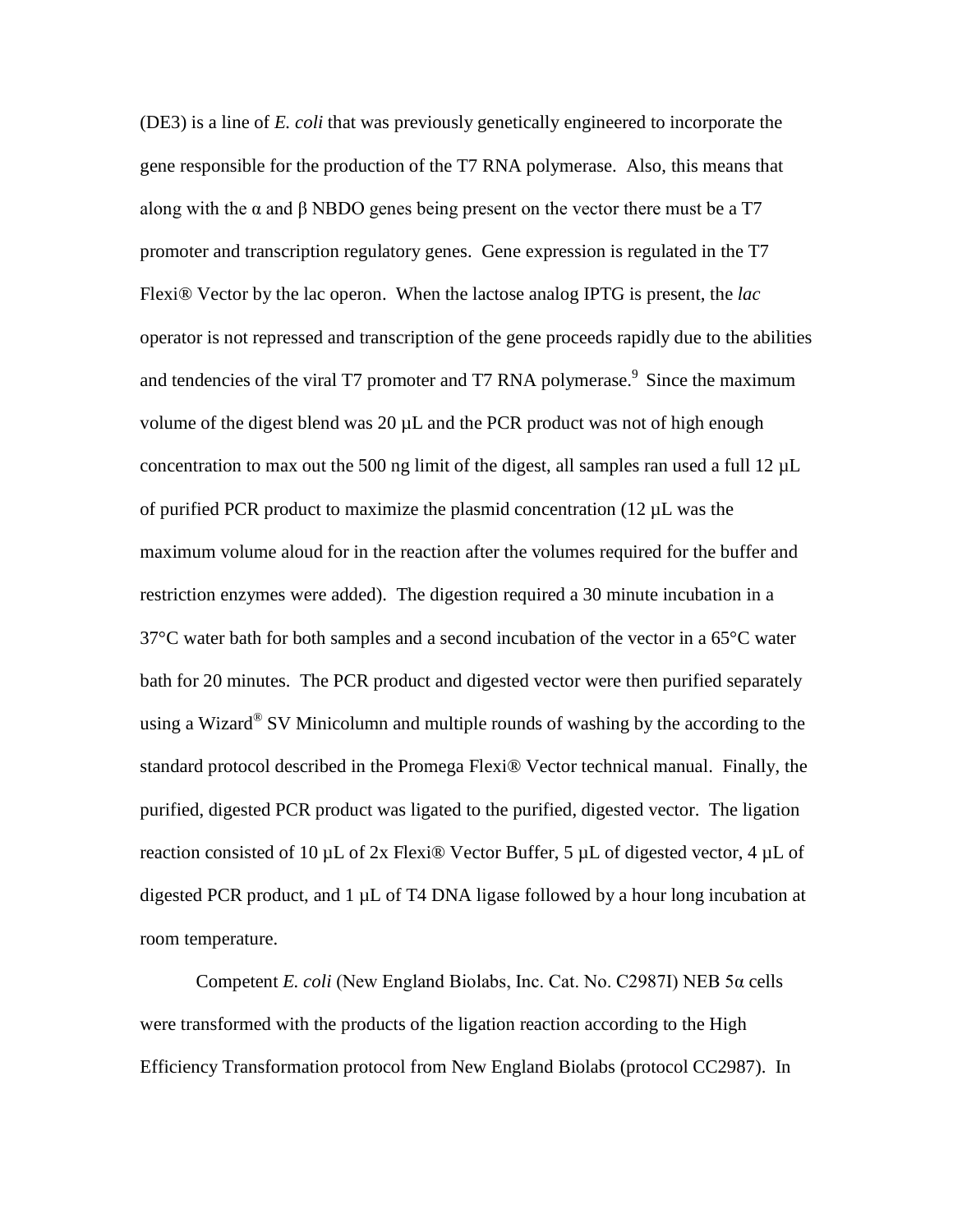this transformation procedure, 50  $\mu$ L of cells were mixed with 5  $\mu$ L (up to 100 $\mu$ g) of the ligated plasmid. The mixture was incubated for 30 minutes in an ice-water bath, 30 seconds at  $42^{\circ}$ C and then again on ice for 5 minutes. 950  $\mu$ L of LB broth was then added and the mixture was incubated at 37°C for 1 hour in a shaker at 250 rpm. Cells were then plated onto Difco Nutrient agar plates containing the antibiotic kanamycin (50  $\mu$ g/mL) to inhibit the growth of any *E. coli* cells that were not successfully transformed with the plasmid.

Plasmids from kanamycin-resistant transformants were isolated using the Quantum Prep Plasmid Mini Prep Kit (BioRad). Cells were grown in LB broth containing kanamycin (50  $\mu$ g/mL) and harvested by centrifugation at 14,000xg. The cells were resuspended in the Cell Resuspension solution, then lysed using a lysis solution, and a Neutralization Solution to denature any proteins and stabilize the plasmid. The sample was then washed with buffer and collected by centrifugation and loaded onto a Wizard® SV Minicolumn. The sample bound to the column was washed with wash buffer and then eluted out in  $H_2O$ . The identification of proper transformation and isolation was then verified by gel electrophoresis of the product.

Following the isolation of the plasmid, the plasmid was transformed into *E. coli* BL21 (DE3). The transformation reaction contained 50  $\mu$ L of cells and 100 ng of plasmid DNA. Incubations of 30 minutes on ice, a 10 second heat shock at 42°C, and then 5 minutes on ice again.  $950 \mu L$  of SOC was then added and the solution was mixed at 37°C for 1 hour in a shaker at 250 rpm. After this incubation, the cells were plated out onto LB plates containing kanamycin and incubated overnight at 37°C.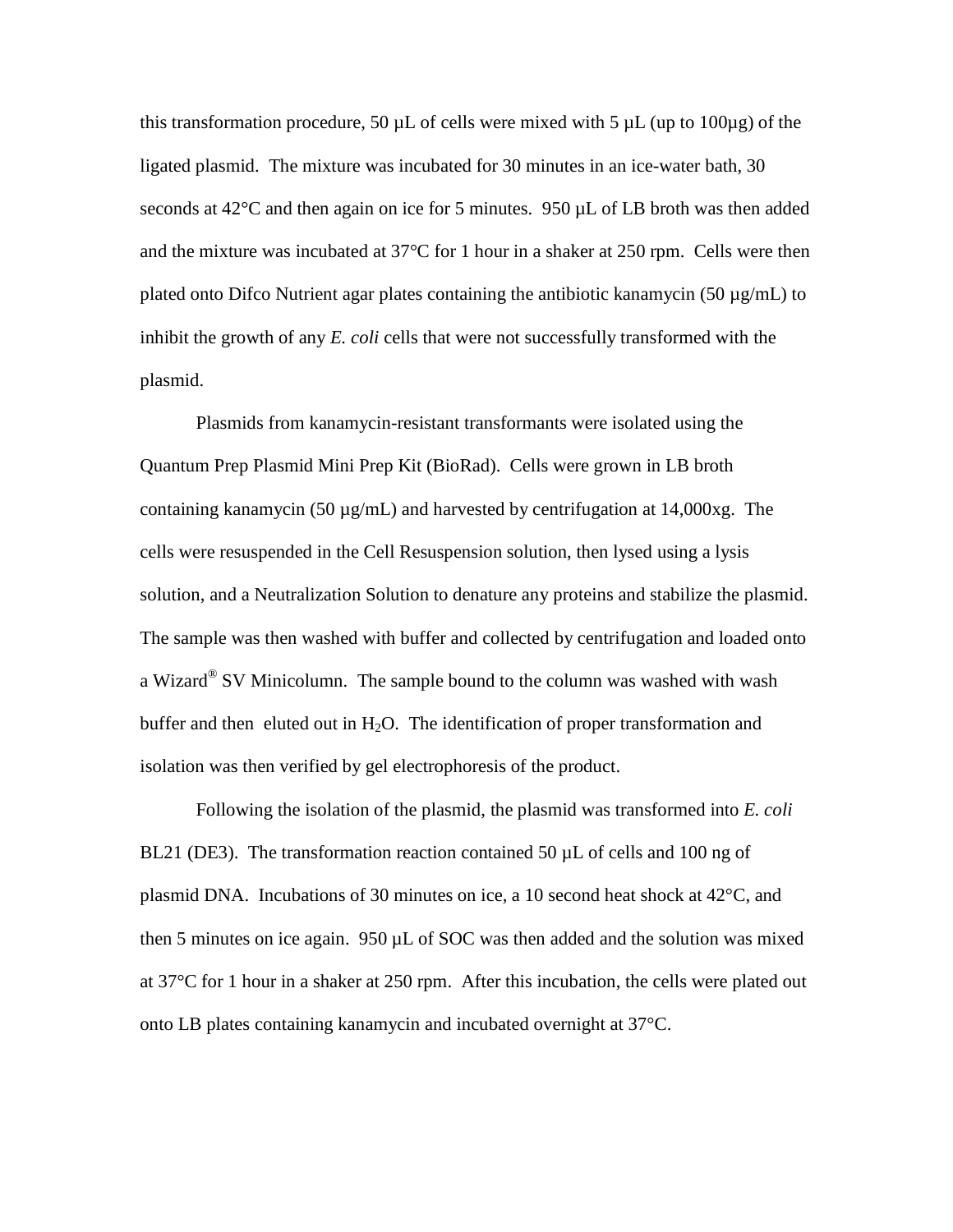# **Results:**

The *Comamonas* sp. strain JS765 bacteria was found to grow best in a solution of BLK with a concentration of nitrobenzene at 0.750 mM. A series of tests were done in effort to find the most effective growing conditions, and the results of these tests can be seen in the Table 1.

| o<br>Nitrobenzene (mM) | Abs (600 nm) |
|------------------------|--------------|
| 0                      | 0.26         |
| 0.250                  | 0.44         |
| 0.500                  | 0.67         |
| 0.750                  | 0.80         |
| 1.000                  | 0.67         |
| 1.250                  | 0.59         |
| 1.500                  | 0.21         |

**Table 1** : Nitrobenzene concentration dependence of *Comamonas* growth measured by UV-vis spectroscopy.

The integrity of the genomic DNA isolated from *Comamonas* sp. strain JS765 using the Qiagen DNeasy® Blood and Tissue Isolation Kit was verified by agarose gel electrophoresis. The concentration of the genomic DNA was measured by UV-visible spectrometry. The spectrophotometric results showed a range on concentrations from 16.59 ng/ $\mu$ L to 45 ng/ $\mu$ L, and the results can be seen in Table 2. The band located in

**Table 2** : Absorbencies of collected genomic DNA of *Comanomas* sp. Strain JS765 as measured by UV spectroscopy.

| Abs $(260 \text{ nm})$ Abs $(280 \text{ nm})$   ng/ $\mu$ L |  |
|-------------------------------------------------------------|--|
|                                                             |  |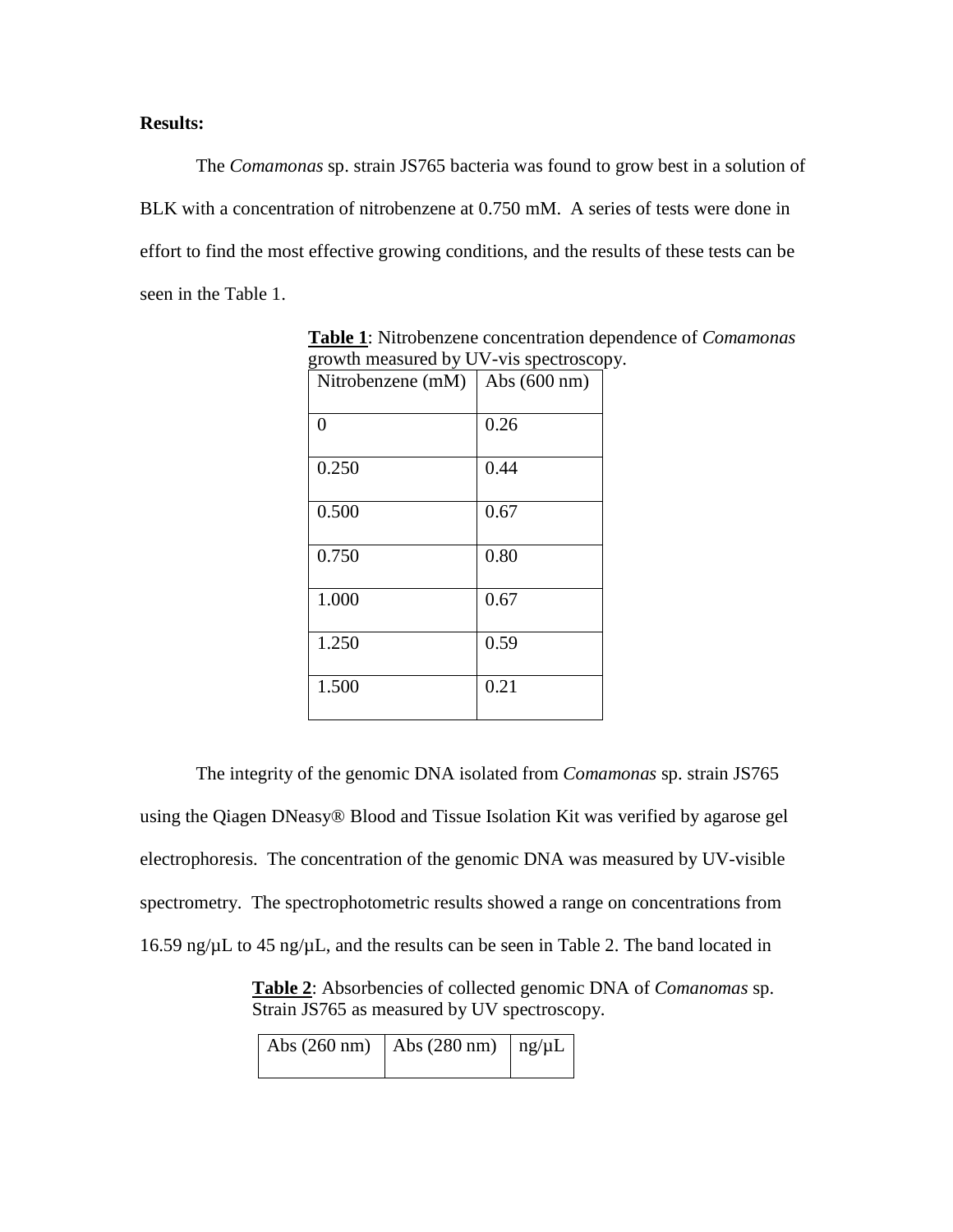| 0.3318 | 0.1652 | 16.59 |
|--------|--------|-------|
| 0.4441 | 0.2122 | 22.21 |
| 0.6050 | 0.3125 | 30.25 |
| 0.3994 | 0.1732 | 19.97 |
| 0.90   | 0.55   | 45.   |
| 0.48   | 0.24   | 24.   |

Lane 4 of the gel indicates the genomic DNA due to its incredibly large size estimated at approximately 5 Mbp and can be see on Figure 6.



**Figure 6**: Gel of genomic DNA following the DNeasy Blood & Tissue Kit

After the genome was isolated, PCR was carried out under the conditions defined in the Materials and Methods section. The products of the PCR were analyzed by gel electrophoresis. The expected size of the PCR amplified product was a 1965 bp strand. However, as seen in Figure 7, the resulting strand was 2320 bp. This difference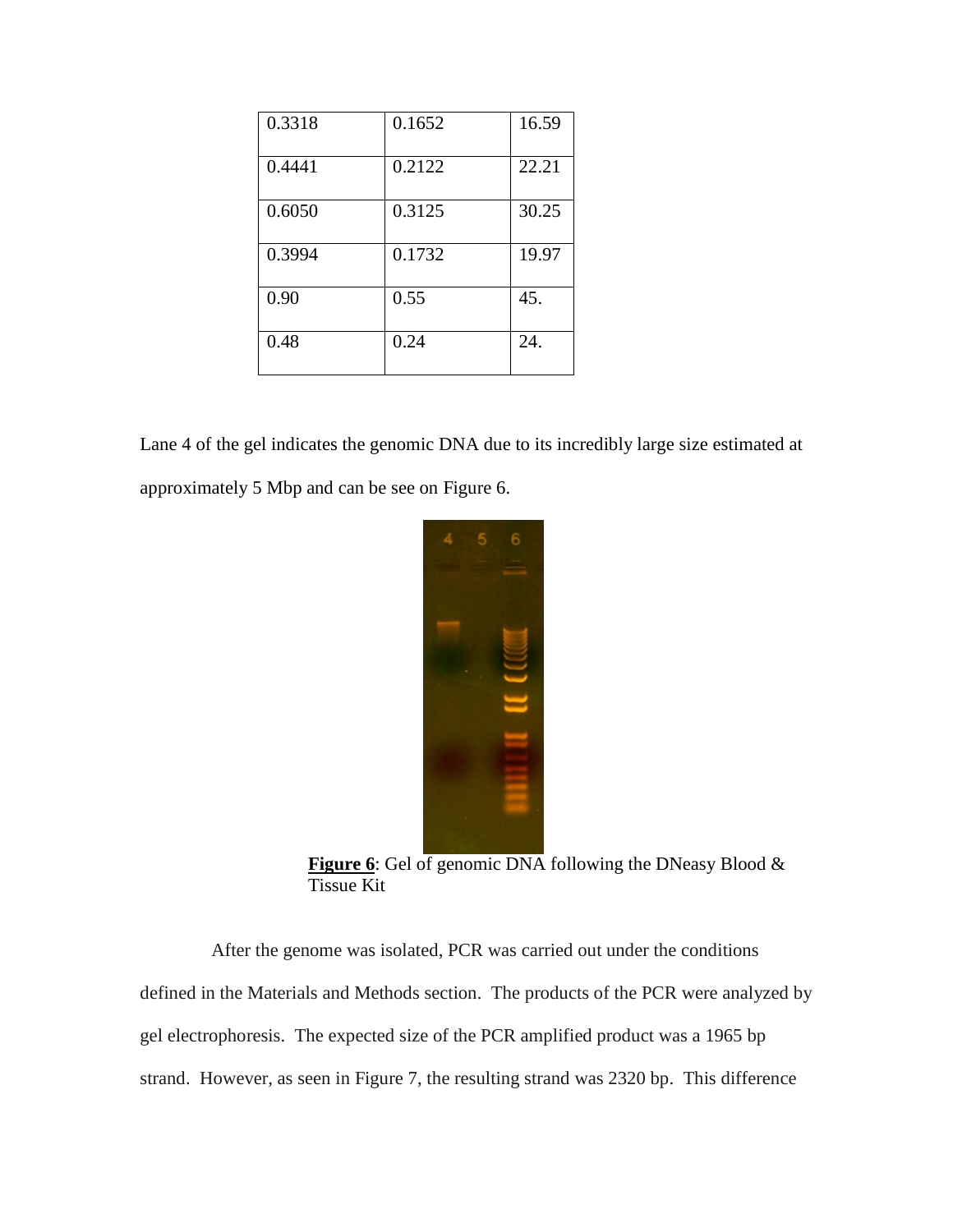

**Figure 7**: Gel of the amplified PCR product.

in size was deemed to be an acceptable deviation from the expected size, and the project was continued using these strands.

Following the PCR amplification, the product was digested using *Sgf I* and *Pme I* and ligated to the pF1K T7 Flexi Vector as described in the Materials and Methods section. This ligated product was then analyzed by gel electrophoresis, as seen by Figure 8. The expected size of the ligated plasmid was a circular plasmid of 5069 bp, which is the sum of the 1965 bp PCR product and the 3104 bp digested vector. Figure 8 shows that, when the plasmid construct was digested with Eco RI, a single band was observed at 6699 bp. And as seen in Figure 8, there is no such band at 5069 bp. However, the gel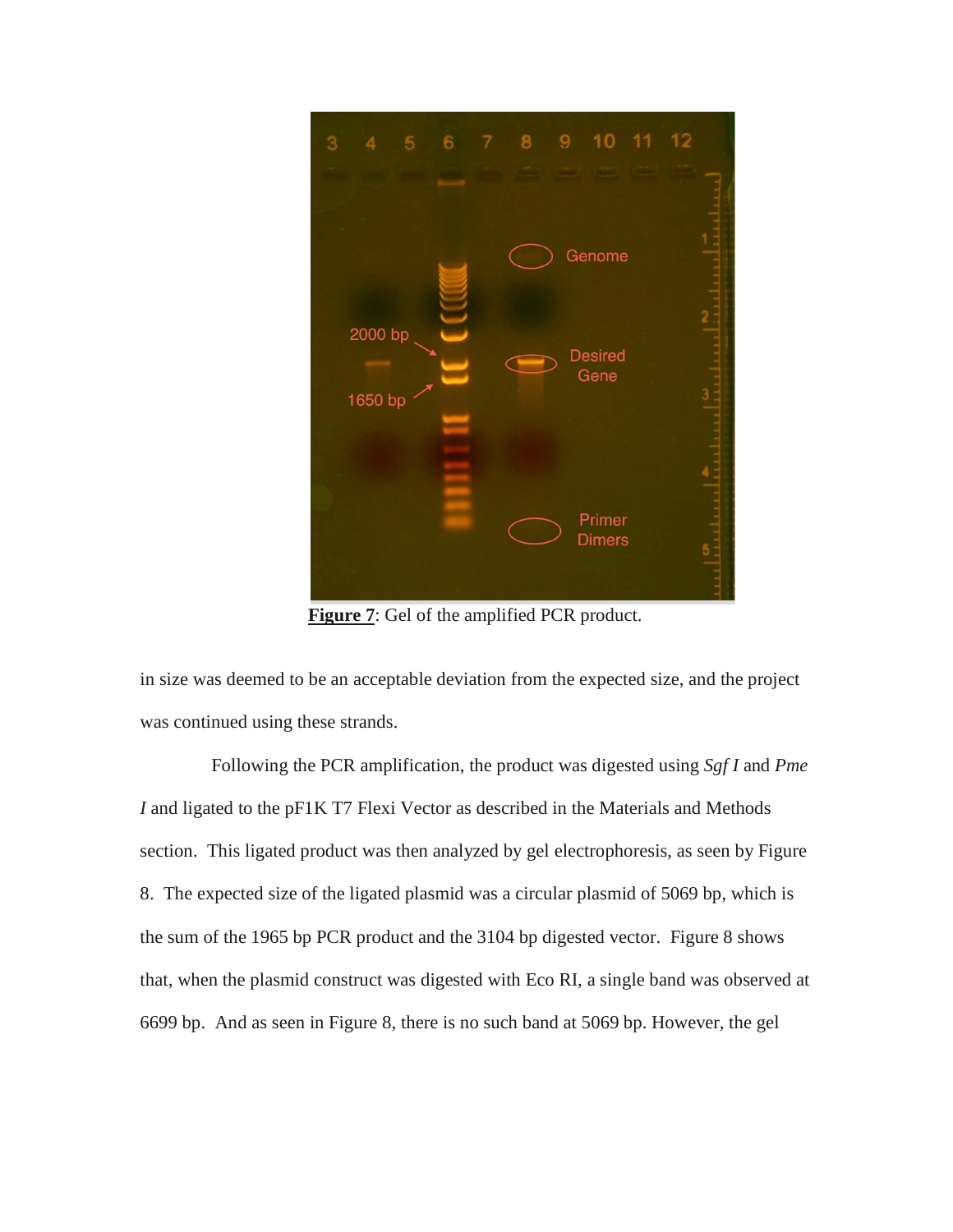

**Figure 8**: Gel of the ligated vector/NBDO gene plasmid. Lanes 1 and 4 are uncut plasmids, while lanes 3 and 5 are samples of the plasmid cut with *EcoR1* and are thus linear.

does suggest successful ligation because lanes 1 and Lane 4 contains the undigested circular ligated plasmid. Since the multiple bands seen in lane 4 all collapsed into one band in Lanes 3, it appeared as though the desired plasmid construct had been produced. As with the PCR results, even though the resulting product was larger than expected, the study proceeded to the next step, namely transformation of *E. coli* NEB 5α. This decision was made because the product would be sequenced later on in the study, and this later sequencing data is ultimately what is needed for confirming or rejecting that the gene was successfully cloned.

The transformation of the *E. coli* NEB  $5\alpha$  with the plasmid DNA construct generated kanamycin-resistant clones. Kanamycin resistance is conferred by the Flexi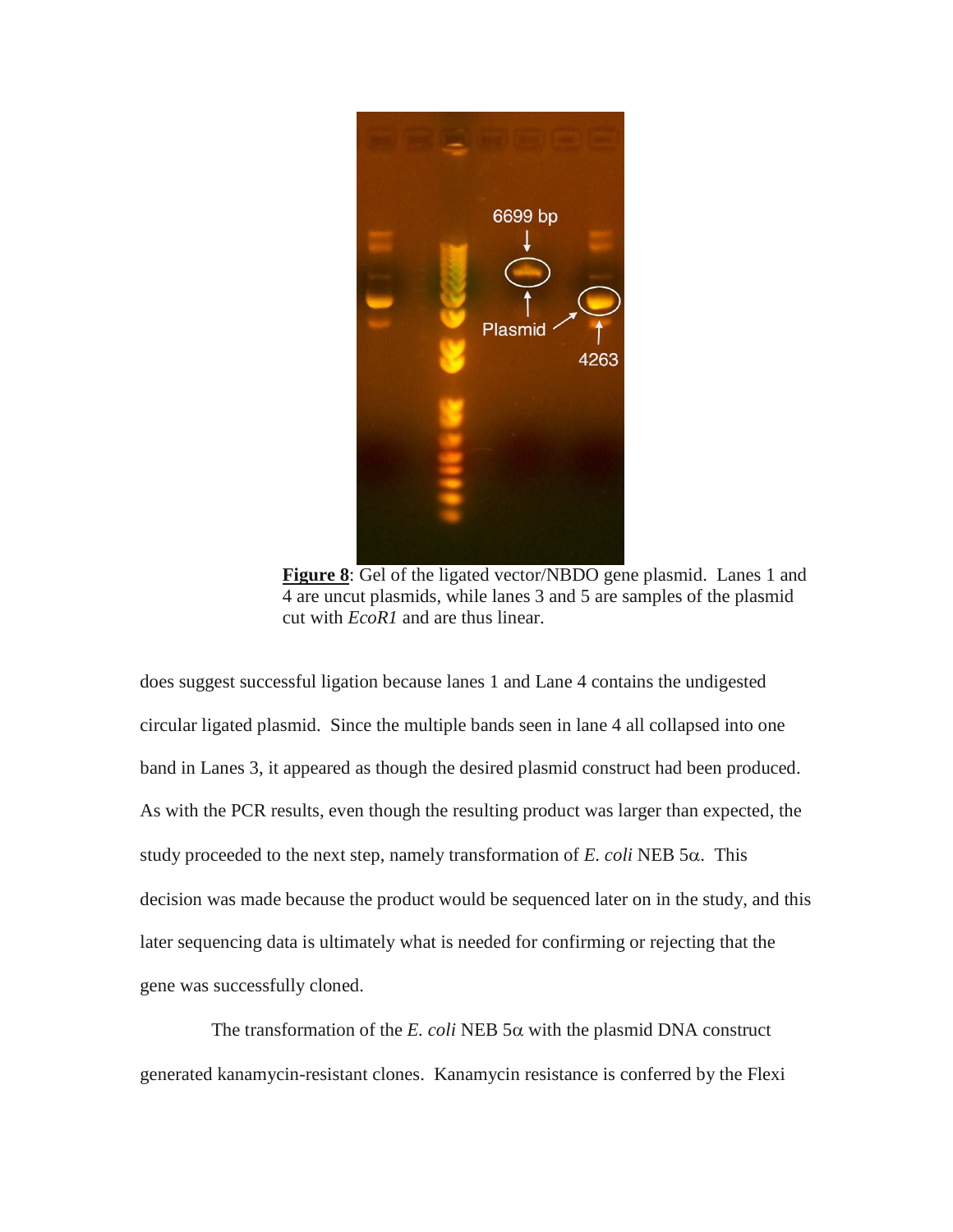Vector. In addition, since transformants carrying the original pF1K T7 Flexi Vector are not viable due to the lethal barnase gene, presumably all of the transformants carry foreign DNA. Figure 9 shows a negative control, in which untransformed NEB-5 $\alpha$  cells were plated on nutrient agar plates containing kanamycin. As seen there is no growth evident on the plate indicating that the kanamycin successfully kills all bacteria that do not contain the kanamycin gene, such as the one found in the vector. In contrast, Figure 10 shows the results of the transformation experiment. Colonies indicate successful transformation because it must contain the kanamycin resistance gene found in the inserted plasmid. Also, it suggests that the plasmid contains the NBDO genes because the barnase gene, which would kill the bacteria, is absent from the inserted plasmid because the cells were able to grow and form colonies.



**Figure 9:** Picture of the negative control.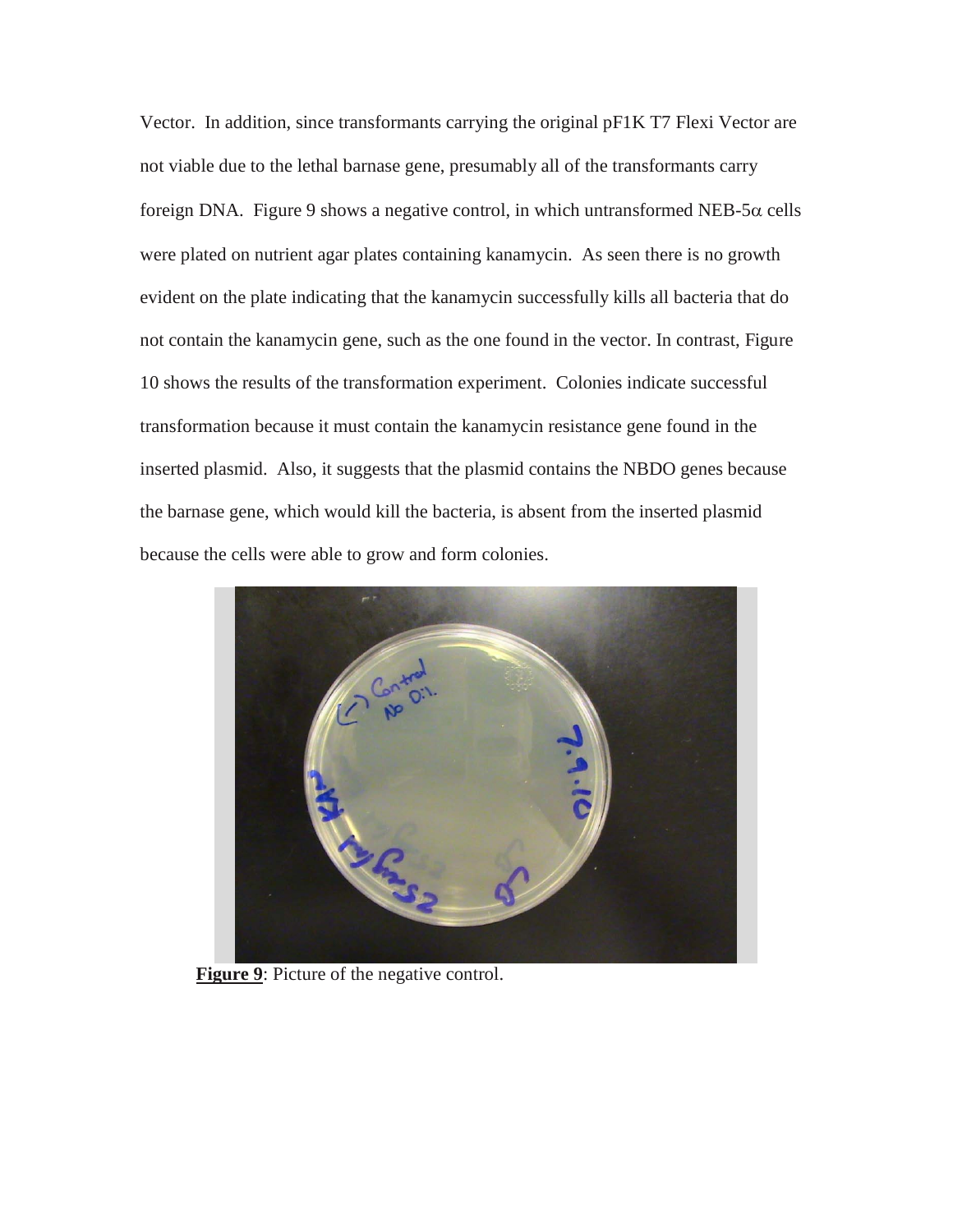

**Figure 10**: Picture of the transformed *E. coli* NEB 5α cells.

Sequencing was performed on the plasmids collected from three colonies of the transformed *E. coli* NEB 5α cells (Northwoods DNA Inc, Bemidji, MN). The resulting sequencing indicated that the NBDO gene was contained within the plasmid of more than one of the clones. Two of the clones showed improper copying of additional sequences, however, one clone showed proper sequencing except for a single amino acid, which is not found in or near the active site. So from these sequencing results, it was concluded that the NBDO was properly ligated into the vector, and that it was done so with the proper sequence.

After verifying that the ligated sequence was correct, the plasmid was isolated from the *E. coli* NEB 5α cell line and transformed into the *E. coli* BL21 (DE3) cell line. Again, Difco nutrient agar was used with kanamycin added. And as seen in Figure 11, transformants were successfully grown.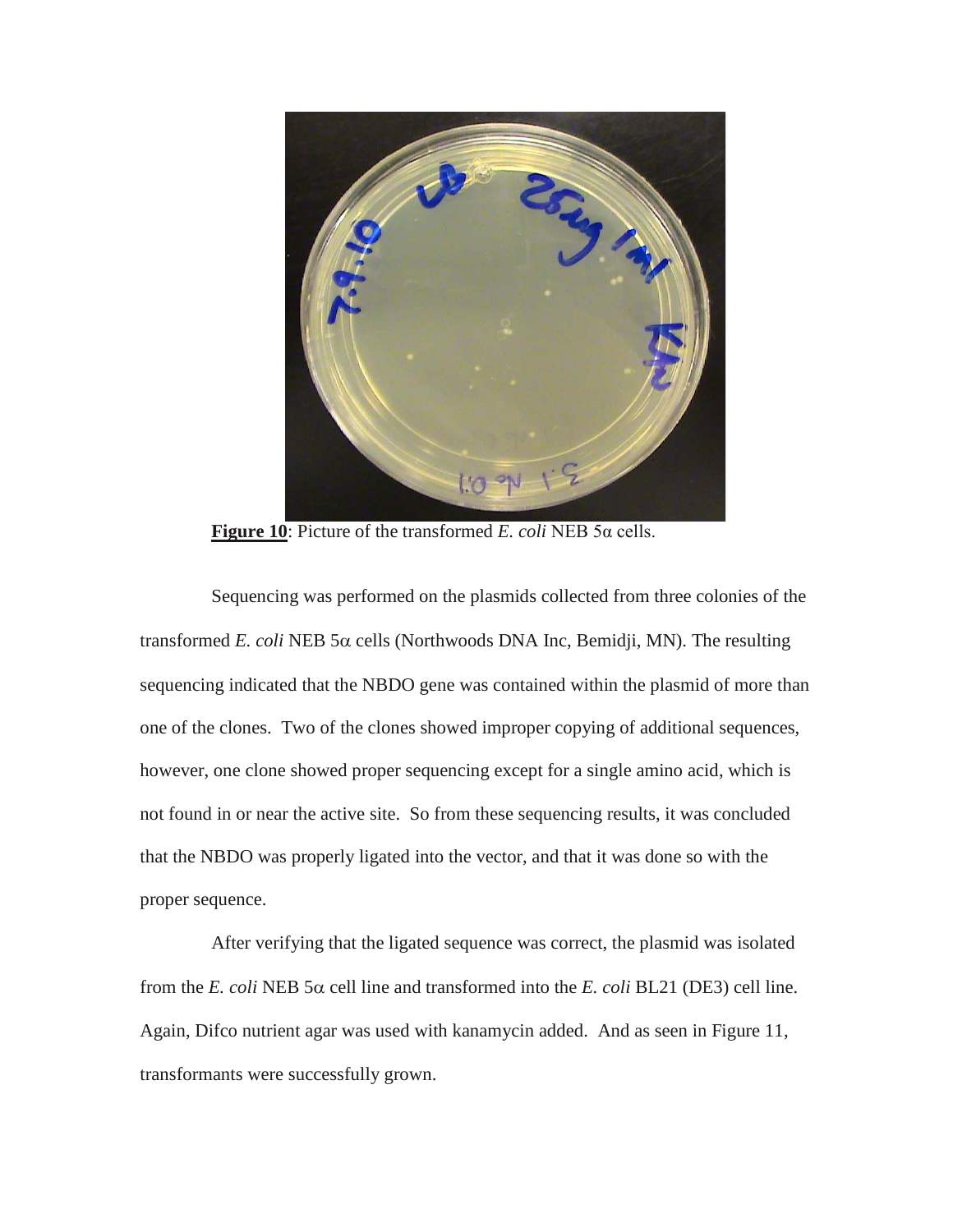

**Figure 11**: Picture of the transformed *E. coli* BL 21 (DE3) cells.

## **Conclusion**

The overarching goal of this study is to determine the reaction mechanism of the Rieske dioxygenase enzyme found in the bacteria *Comamonas* sp. strain JS 765, and while this was not determined in this specific project, the first step necessary for this goal was successfully performed. As seen by the sequencing results and the successful growth of both the transformed *E. coli* (New England Biolabs, Inc. Cat. No. C2987I) NEB 5α and the *E. coli* BL21 (DE3) cell lines on kanamycin containing Difco Nutrient agar plates, it can said that the desired  $\alpha$  and  $\beta$  subunits of the NBDOS were successfully cloned and are suitable for further use in the amplification and over production of the desired native Rieske enzyme and of the mutated Rieske enzyme. It is important to note that while the gene was cloned into these cell lines, it may be necessary to use a mutagenesis kit to change the cell line containing the single-nucleotide polymorphism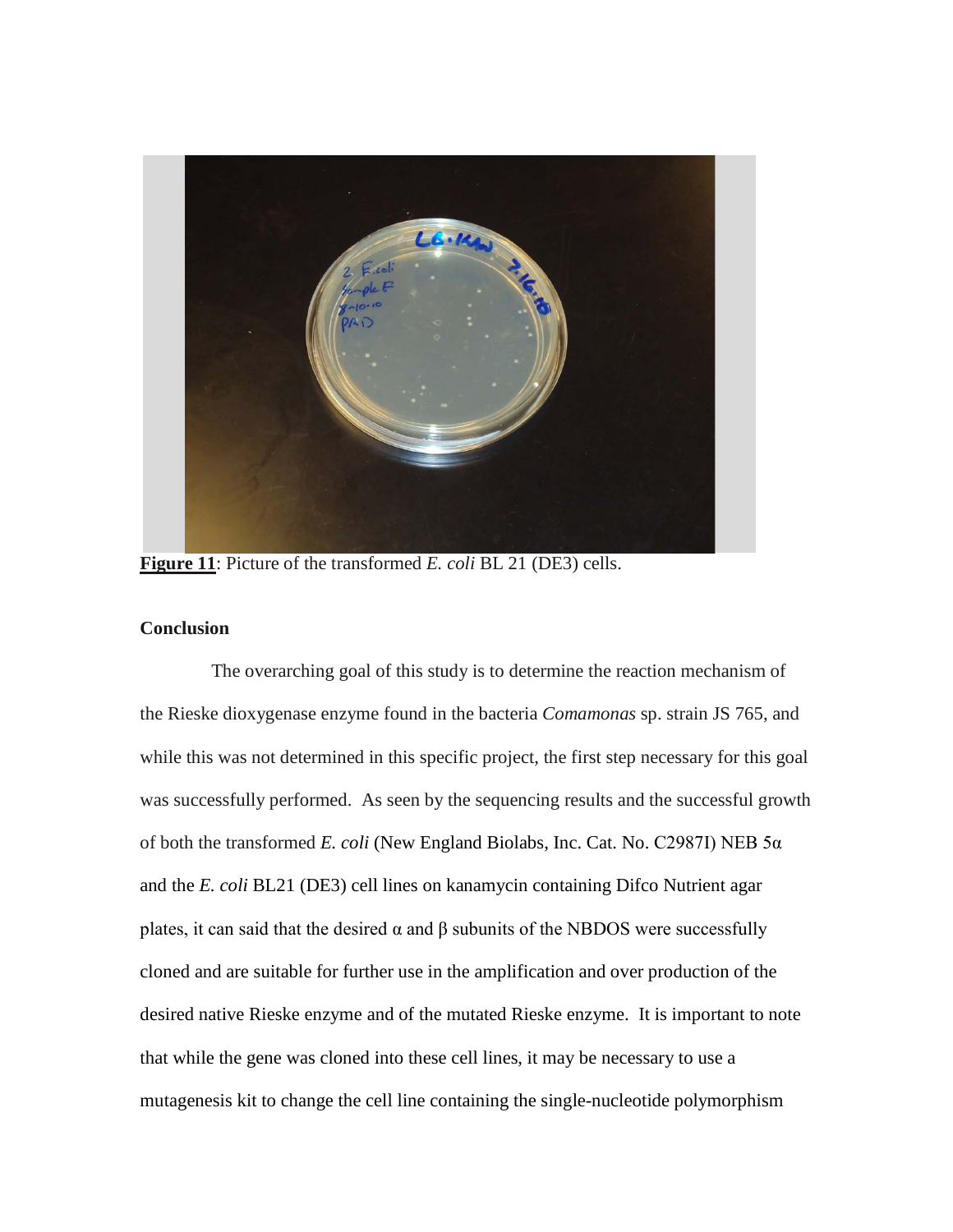(SNP) back to the original nucleotide because this SNP changed the nucleotide from an adenosine to a guanine. Ultimately, it was not determined in this project if the change in amino acid substantially effected the function of the enzyme even though it was determined to be located away from the active site of the enzyme, but because the sequencing error was only a single change in nucleotide the cloning was determined to be a success and moving on towards mutating the enzyme for further study is going to be the next step for the project as a whole.

What this next step in the project would include after the mutation would be growing both the native protein and the mutated protein and comparing the rate at which  $O_2$  is removed from the environment. This rate of  $O_2$  loss would indicate the rate at which the enzyme was working because the enzyme uses atmospheric  $O_2$  for the oxygen involved in the *cis*-dihydroxylation. And if it is found that the mutant is cable of utilizing the atmospheric  $O_2$  and its enzymatic rate is slower than that of the native protein, then it may be possible to capture any intermediate reactants, possibly the postulated  $Fe(V)$ intermediate.

So while this study was unable to reach the point of studying the actual enzymatic mechanisms of the enzyme at hand, it was able to accomplish the first step of the process by successfully cloning the NBDO genes into both the *E. coli* (New England Biolabs, Inc. Cat. No. C2987I) NEB 5α and the *E. coli* BL21 (DE3) cell lines. Cloning the genes into these two cell lines accomplished two major advantages. The first being it is much easier to grow mass quantities of *E. coli* than *Comamonas*. The second being the *E. coli* BL21 (DE3) cell line is a line of *E. coli* designed for expressing proteins in higher than normal amounts, so when it is necessary for over-expressing the enzyme of interest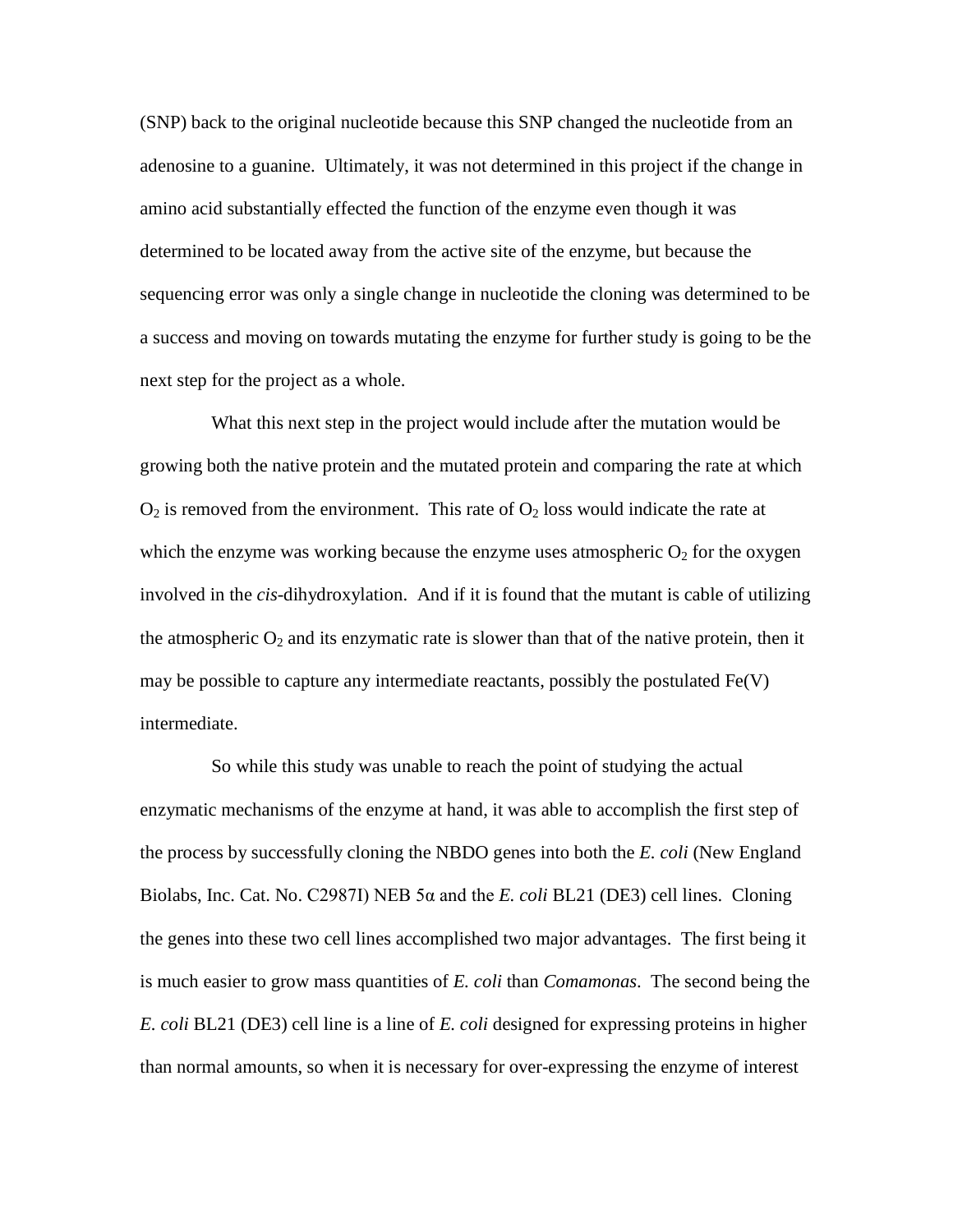it will be possible to produce more protein per cell than if it were to be left in the initial *Comamonas* cell line.